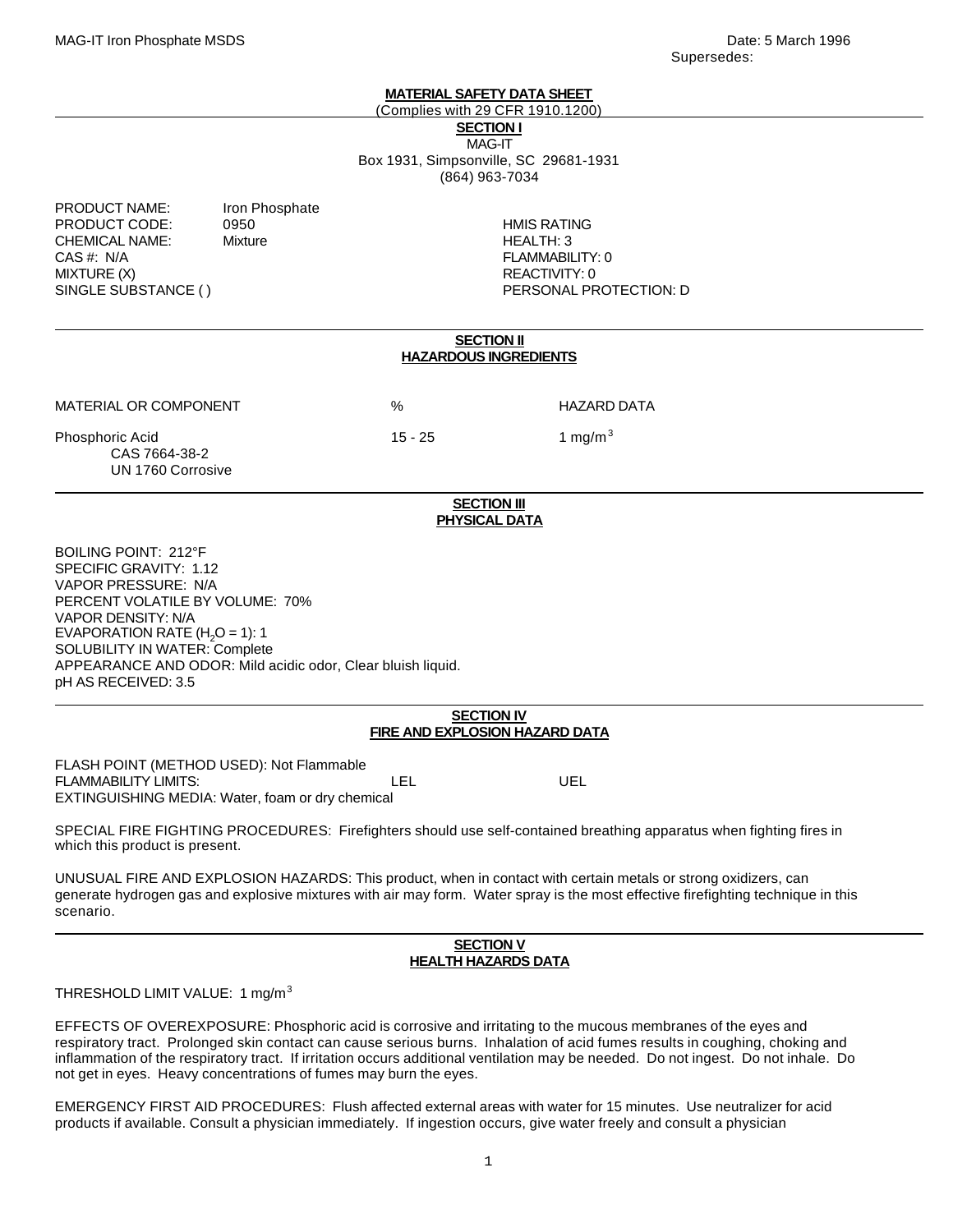immediately.

#### **SECTION VI REACTIVITY DATA**

STABILITY: STABLE:X UNSTABLE: CONDITIONS TO AVOID: None INCOMPATIBILITY (MATERIALS TO AVOID): Oxidizing substances, common metals, alkali or active metals, sulfides and sulfites which can form toxic gases in combination with this product. HAZARDOUS DECOMPOSITION PRODUCTS: H $_2$  gas is generated in contact with reactive metals such as aluminum, zinc and magnesium. HAZARDOUS POLYMERIZATION MAY OCCUR: WILL NOT OCCUR:X

# **SECTION VII SPILL OR LEAK PROCEDURES**

SPILL RESPONSE PROCEDURES: Small spills may be flushed with a large volume of water into the sewer system. Larger spills should be diked, absorbed on non-combustible absorbent such as kitty litter and then cover with bicarbonate of soda or an equal mixture of soda ash and slaked lime. Collect in a suitable container for disposal in accordance with appropriate regulations. Releases into surface waters may cause conspicuous foaming.

WASTE DISPOSAL METHOD: Collect in a suitable container and dispose of in accordance with local, state and federal regulations. Small spills may be absorbed on an appropriate media and disposed of in a landfill.

# **SECTION VIII SPECIAL PROTECTION INFORMATION**

EYE PROTECTION: Goggles or glasses and face shield RESPIRATORY PROTECTION: Acid approved vapor mask SKIN PROTECTION: Rubber gloves OTHER PROTECTION: Splash resistant apron VENTILATION RECOMMENDATION: Do not use in closed, unventilated spaces.

# **SECTION IX SPECIAL PRECAUTIONS**

HYGIENE PRACTICES IN HANDLING AND STORAGE: Inside storage that is dry and well ventilated. Do not store adjacent to oxidizing substances, common metals, alkali or active metals. Follow all recommended handling practices.

OTHER PRECAUTIONS: None

# **SECTION X PREPARER AND DISCLAIMER**

The information and recommendations contained herein are to the best of MAG-IT's knowledge and belief, accurate and reliable as of the date issued. However, it is the user's responsibility to determine the safety, toxicity, and suitability for his own use of the product described herein. Since the actual use of this product is beyond the control of MAG-IT, no guarantee, expressed or implied, is made by MAG-IT.

PREPARED BY: Dwayne M. Grassie DATE: 5 March 1996

MAG-IT